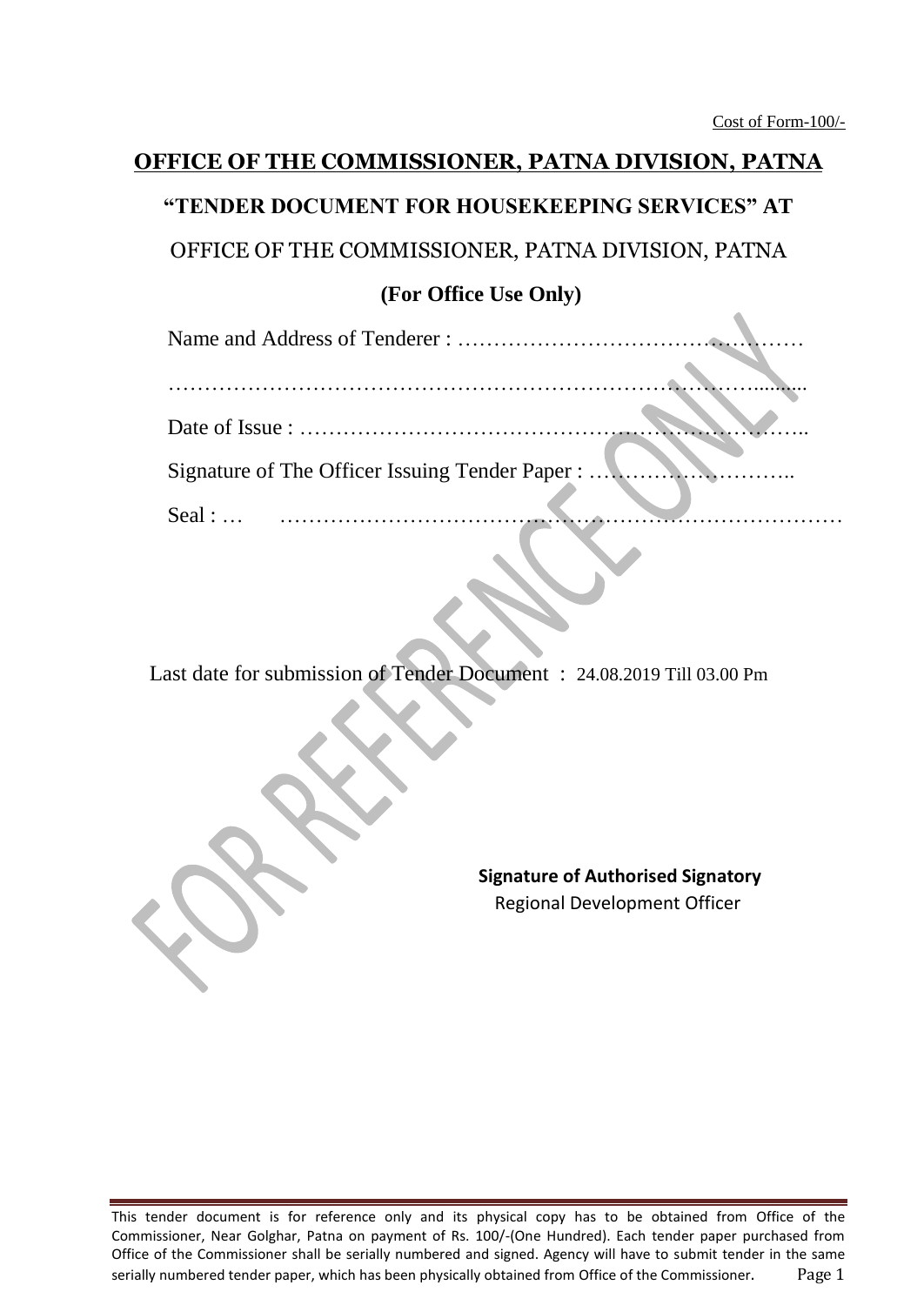# **OFFICE OF THE COMMISSIONER, PATNA DIVISION TENDER DOCUMENT FOR HOUSEKEEPING SERVICES AT:** OFFICE OF THE COMMISSIONER, PATNA DIVISION, PATNA

### **Contents:**

| SI. No. | <b>PARTICULARS</b>                      | <b>PAGE No</b>     |
|---------|-----------------------------------------|--------------------|
|         | <b>GENERAL INSTRUCTION TO TENDERERS</b> | $\rightarrow \sim$ |
|         | <b>SCOPE OF HOUSEKEEPING SERVICES</b>   |                    |
|         | <b>TECHNICAL BID</b>                    |                    |
|         | <b>FINANCIAL BID</b>                    |                    |

## **Important Dates:**

- 1. Last date of sale of tender document : 24.08.2019 Till 01.00 Pm
- 2. Last date of submission of tender document : 24.08.2019 Till 03.00 Pm
- 
- 3. Opening of tender : 26.08.2019 At 03.00 Pm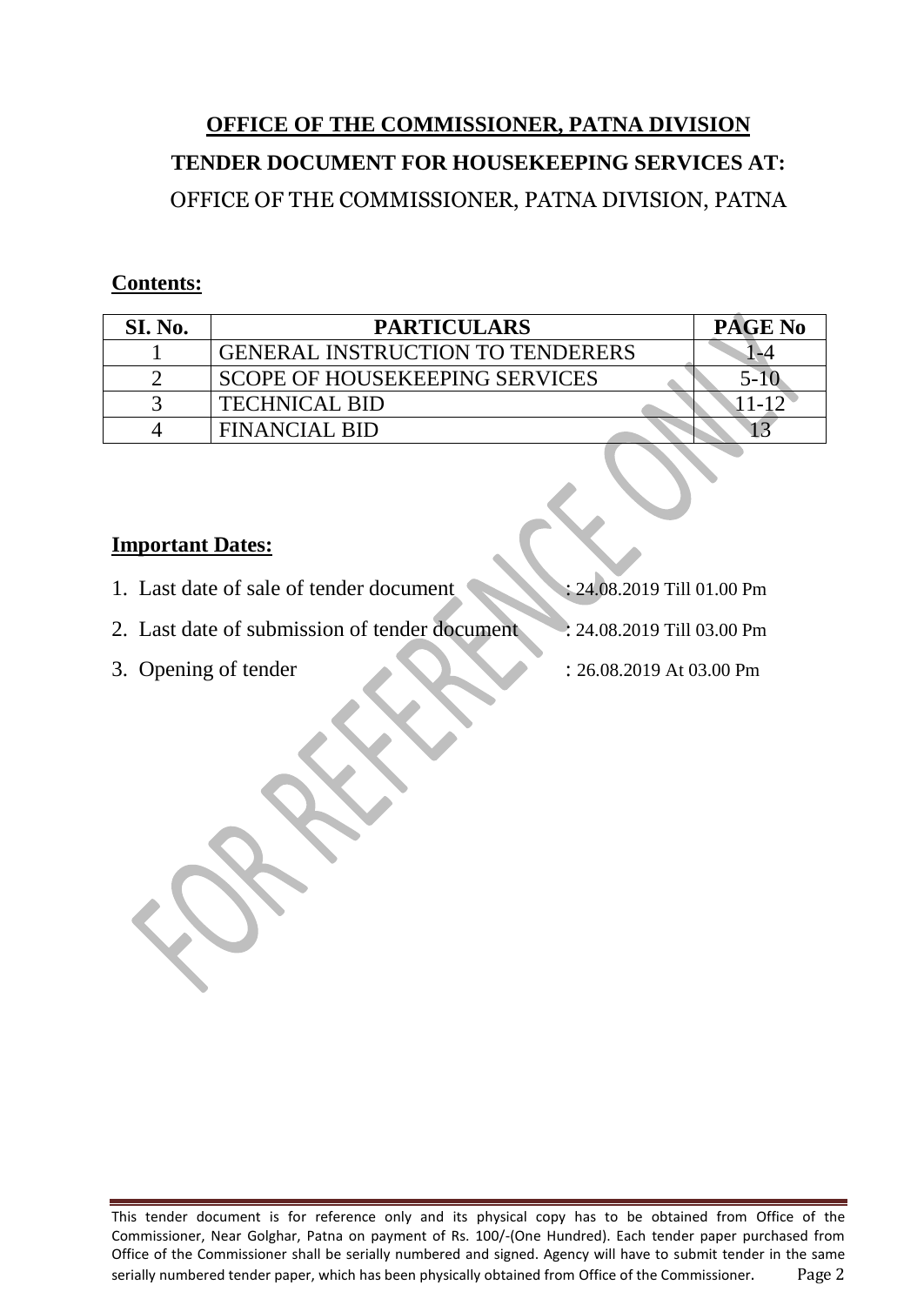## **GENERAL INSTRUCTIONS TO TENDERERS**

The Commissioner, Patna Division Patna invites sealed tender from the interested reputed Company/Firm/ Agency for providing Housekeeping Services with modern equipments and best quality manpower for Office of the Commissioner, Patna Division, Patna and their campus at Patna for eleven (11) months with minimum primary criteria as follows :-

- a. The company/firm/agency must be having a minimum of One (1) years experience in providing housekeeping services (cleaning, housekeeping services) in Govt. Office/PSUs and other major institutions.
- b. Company's turnover should be minimum Rs. 5,00,000/- (five lakh) per annum for each year during last three years (2015-16, 2016-17 and 2017-2018).
- c. Company/firm/agency must provide photo copy of Pan Card & GST Registration.
- d. An Earnest Money Deposit (EMD) of Rs. 2,500/- (Rs. Two Thousand five hundred only) in the form of demand draft/Bankers cheque in favour of Commissioner, Patna Division, Patna payable at Patna must be enclosed with Technical bid, without which tender will be summarily rejected.
- 1. Tender document Containing details about NIT, General Guidelines, Qualification criteria, Scope of housekeeping work, Term & Conditions and Technical & Financial bid can be purchased from Office of Commissioner, Patna Division, Patna on all working days, in office hours on or before 24.08.2019 till 01.00PMby paying a non refundable fee **Rs 100/- (One Hundred)**.
- 2. Completed Bid in all respect must be dropped at the Office of Commissioner, Patna Division, Patna with all enclosure duly signed on every page by tenderer or his authorized representative, till 24.08.2019 before 03.00PM Bidder should read this document carefully and visit the work site before filling in and submitting the tender. Proforma-I Technical Bid and Proforma-II of Financial Bid should be filled completely, in all respect.

Tenders should be submitted tender, in one sealed envelope super scribed as **"Tender for Housekeeping Services" for** Office of the Commissioner, Patna Division, Patna **"**containing two separate sealed envelopes. One for Technical bid in Proforma-I (Super scribed as **"Technical Bid"**) and another for financial bid in Proforma-II (**"Financial Bid"**) and addressed to Office of Commissioner, Patna Division, Patna.

- 3. EMD will be forfeited, if bidder withdraws his bid after submission. EMD shall be returned after finalisation of bidding process.
- 4. Corrections, overwriting, alteration and whiteners should be avoided. If needed

This tender document is for reference only and its physical copy has to be obtained from Office of the Commissioner, Near Golghar, Patna on payment of Rs. 100/-(One Hundred). Each tender paper purchased from Office of the Commissioner shall be serially numbered and signed. Agency will have to submit tender in the same serially numbered tender paper, which has been physically obtained from Office of the Commissioner. Page 3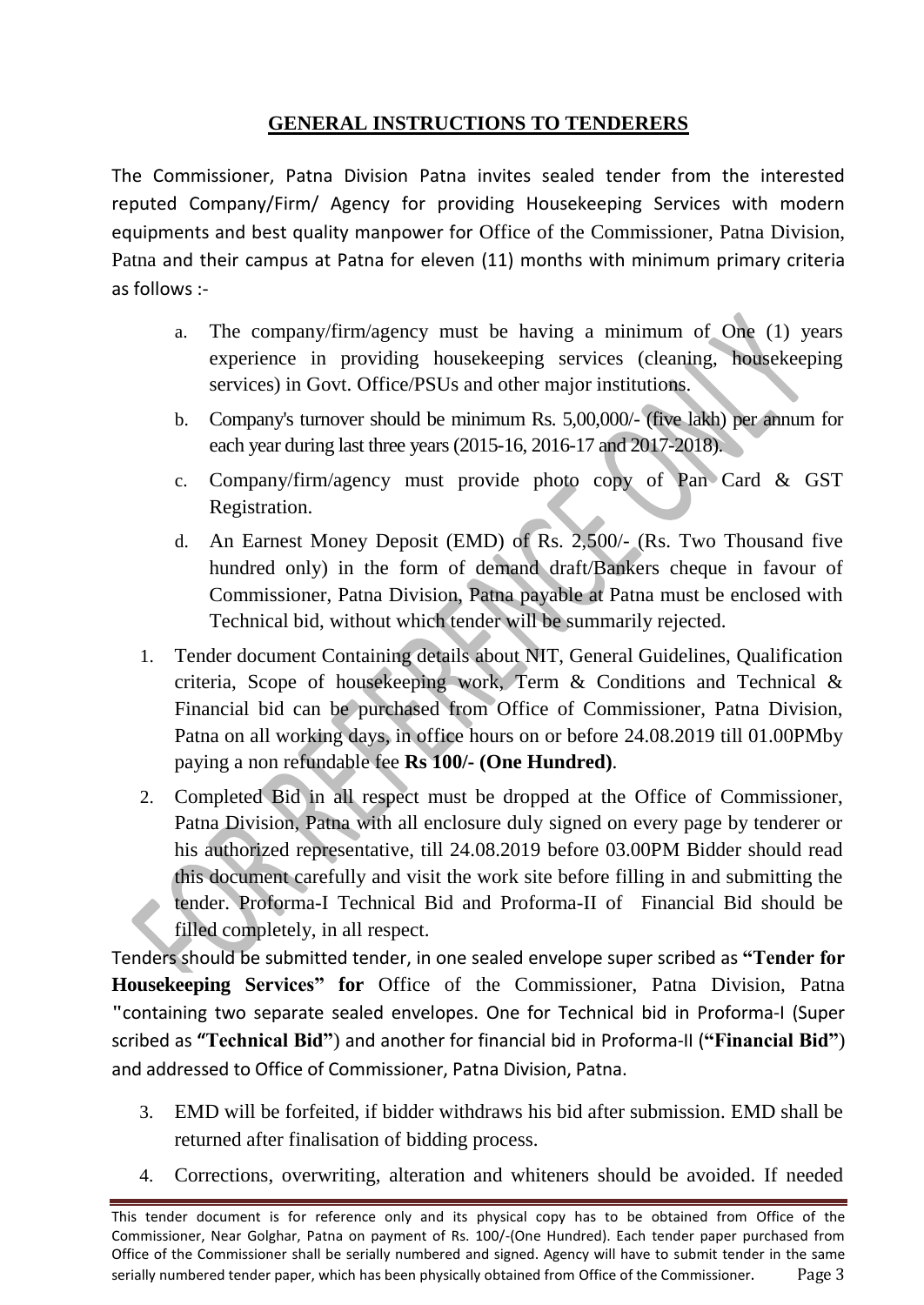that part should be circled and duly full signed by the bidder.

- 5. Conditional Tender will be summarily rejected. Incomplete bid will be summarily rejected.
- 6. All matter concerned with this shall be governed by the Indian law both substantive and procedural, in the jurisdiction of High Court, Patna.
- 7. The Company/Firm/Agency must have a Minimum of One year experience in Providing Housekeeping services (Cleaning, Maintaining, Operating, Providing skilled technical services) in Conference hall, Modern office, buildings, commercial complex and corporate office and its campus of same or larges area/capacity.
- 8. The Tender papers and all enclosures (on every page) must be signed separately by each partner of the firm or by a person holding a power of attorney authorizing him/her to do so. Such power of attorney should be produced along with the tender and it must also disclose that the firm is registered under the Indian partnership Act.
- 9. Housekeeping services may further be extended on satisfactory performance and mutual consent on same terms and conditions on yearly basis for another two years.
- 10. Office of the Commissioner, Patna Division, Patna reserves the right to verify the claims made by the Bidders and to carry out the capability assessment of the Bidders and the Office of the Commissioner, Patna Division, Patna decision shall be final in this regard. Office of the Commissioner, Patna Division, Patna may, in its absolute discretion, waive any of the conditions and/or requirements in the TENDER in respect of any or all of the bidders.

## **1. RATES AND PRICE**

- 1.1 Bidders should quote the rates in the format given at Proforma-II (financial bid). Incomplete bids will summarily be rejected. All corrections and alterations in the entries of tender papers will be signed in fully by the Bidder with date.
- 1.2 The bidders must quote the rates inclusive of all Govt. taxes.
- 1.3 The Agency shall be selected after fulfilling the terms & conditions of the technical bid and the bidder who offers the lowest amount (L1) will be considered.
- 1.4 No additional freight or any other charges etc, would be payable.

## **2. TERMS OF PAYMENT**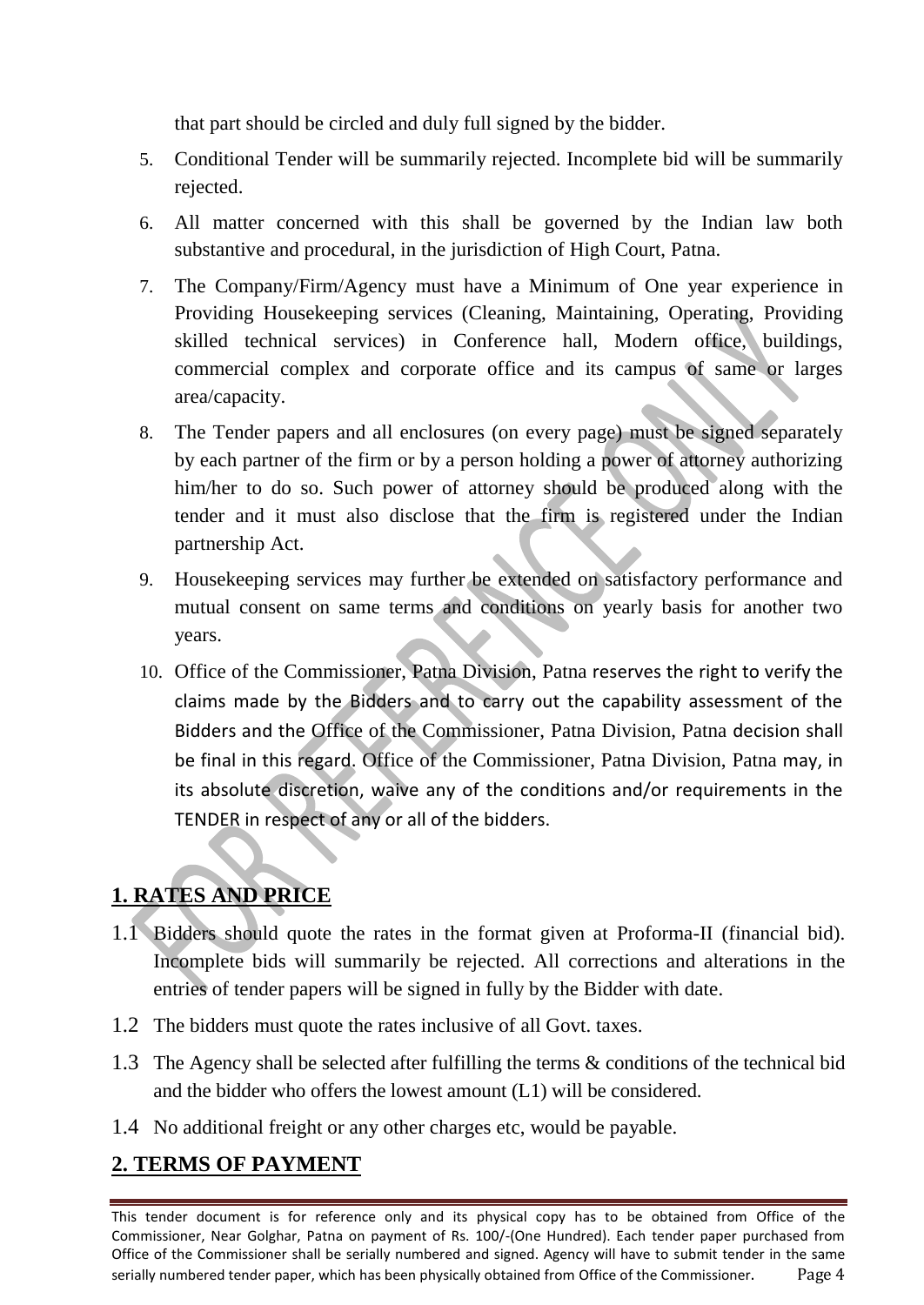Payment shall normally be released on a monthly basis within a fortnight after the presentation of bill and upon approval of the Commissioner, Patna Division, Patna that the services provided during the month are satisfactory.

Office of the Commissioner, Patna Division, Patna will deduct tax at source and all other statutory taxes/charges etc. as applicable from time to time to the amount payable to the agency.

## **3. DEDUCTIONS FOR EXCEPTIONS**

- 3.1 If at any stage it is felt by Secretary to Commissioner, Office of the Commissioner, Patna Division, Patna Patna that the cleaning works are not as per laid down parameters, office reserve the right to order suitable reduction in payment.
- 3.2 **Termination of Contract :** Commissioner, Patna Division, Patna reserve all the rights to terminate the contract at any time without assigning any reason after giving one (1) month notice.

## **4. APPLICABLE LAW AND JURISDICTION**

All matters connected with this shall be governed by the Indian law both substantive and procedural, for the time being in force and shall be subject to the exclusive jurisdiction of Courts at Patna.

- 1. No alternative offer shall be considered.
- 2. Commissioner, Patna Division, Patna reserves the right to annul the bidding process at any time prior to award of contract including rejection of any or all bids after the same have received, without hereby incurring any liability to the affected bidder or any obligation to inform the affected bidder/s on the ground of OFFICE OF THE COMMISSIONER, PATNA DIVISION, PATNA action.
- 3. Commissioner, Patna Division, Patna reserves the right to accept/reject any bid and to cancel the bidding process at any time and reject all bids, at any time prior to placement of order, without, thereby incurring any liability.
- 4. Any clarification on the documents may be obtained form-

Regional Development Officer*, Patna Division Patna.*

- 5. Successful Bidder shall have to deposit bank security/demand draft of Rs.25000/- (Twenty Five Thousand Only ) as performance guarantee.
- 6. **Penalty for non-performance :-** Office of the Commissioner, Patna Division, Patna would make regular assessment of the performance of the agency for the work assigned and at its own discretion may make suitable and appropriate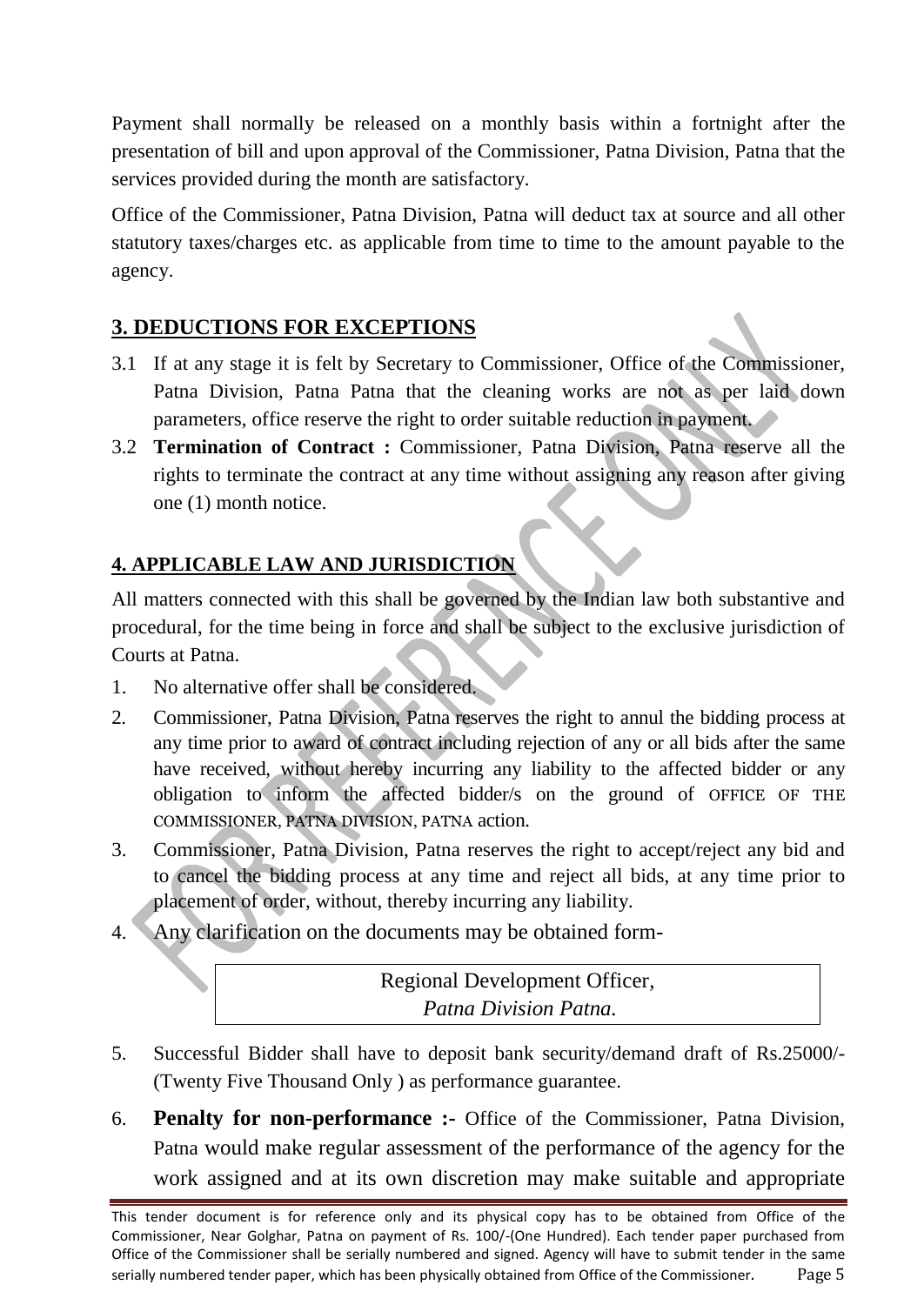deductions in the monthly payment as per the laid down parameters of the work performed by the agency. If the work performed is found unsatisfactory, Office of the Commissioner, Patna Division, Patna may debar/blacklist the agency and can award the work at the L1 rate, to the agency having quoted the L2 rate. In case the next agency after having awarded the work, refuses to undertake work or performs unsatisfactorily, Office of the Commissioner, Patna Division, Patna would go in for the re-tender.

7. The Agency shall ensure cleanliness at all times. The Agency shall put in place relievers (in the ratio 6:1) as would be required for the housekeeping staffs working for 26 days in a month. The rate quoted by the agency shall include additional relieving charges of 16.7 % of the rate as well.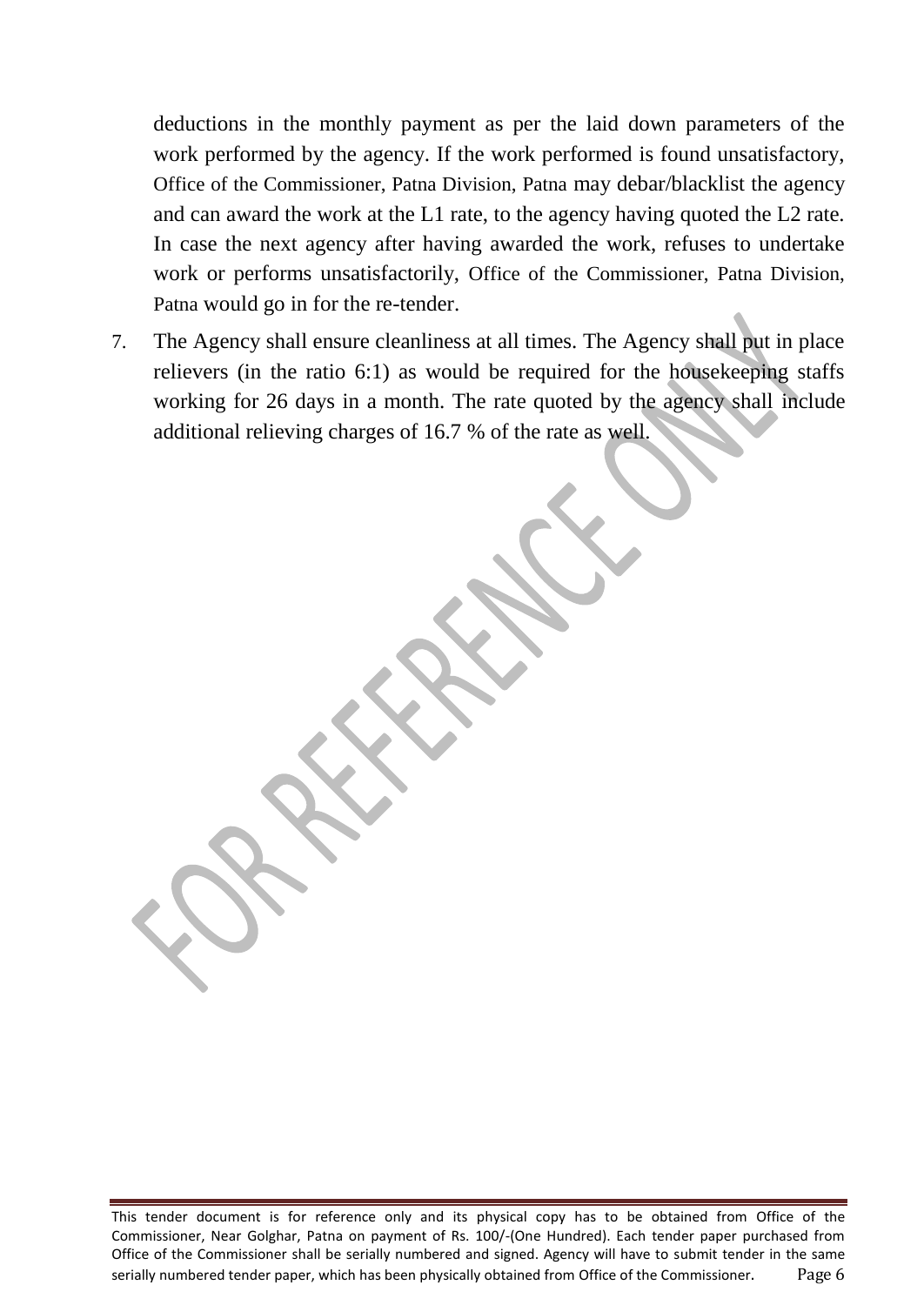## **SCOPE OF HOUSEKEEPING SERVICES**

Housekeep and cleaning work will be done on all days of the week.

### 1. **Areas of Buildings and Campus:**

(a) Office of the Commissioner, Patna Division, Patna and its Campus Area.

- 2. **Housekeeping work:** Broadly the housekeeping work may be sub-divided into following services.
	- (i) General Housekeeping (Cleaning Inside the building, outside the campus)
	- (ii) Horticulture Services (Care for garden, plants indoor & outdoor)

#### **3. Guidelines for General Housekeeping work and broad details of scope work:**

- 3.1 The Service providers is expected to complete cleaning, dusting, mopping etc. of entire building and it's campus including Meeting halls, Officer Chambers, Common Areas, Staircases, Corridors, Toilets, Terrace, Open campus, Streets, Gardens, Parking areas etc. at least once or more in a day as required.
- 3.2 No harm to the existing structure, fittings, finishes, furniture, fixings, apparatuses, etc. should be done due to bad workmanship, inferior quality of cleaning apparatus used, inferior quality of cleaning agent used, wrong Cleaning process, Mishandling etc.
- 3.3 Services will also include skilled Managerial Workforce to manage the Housekeeping work.
- 3.4 Toilets in all the floors including toilets in chambers are to be cleaned thoroughly with disinfectants in the morning and later as required.
- 3.5 During the meeting, frequency of cleaning of common areas and toilets will have to be increased to achieve the clear lines.
- 3.6 For maintenance and housekeeping work best quality material like phenyl, Colins, Lizol and other disinfectants etc. and best quality machinery/ equipments will be used.
- 3.7 Entire terrace area to be cleaned and to be monitored in respect to stagnation of water, blockage of drain inlet/outlets etc.
- 3.8 Cleaning covers, Floor, Doors, windows, Glass, Showcases, table, chair, walls, stair, furniture, brass fittings, In house plants, flower pot & etc.
- 3.9 Cleaning of campus also covers drain, sewerage system, rain water pipes, manholes, etc. as required.

This tender document is for reference only and its physical copy has to be obtained from Office of the Commissioner, Near Golghar, Patna on payment of Rs. 100/-(One Hundred). Each tender paper purchased from Office of the Commissioner shall be serially numbered and signed. Agency will have to submit tender in the same serially numbered tender paper, which has been physically obtained from Office of the Commissioner. Page 7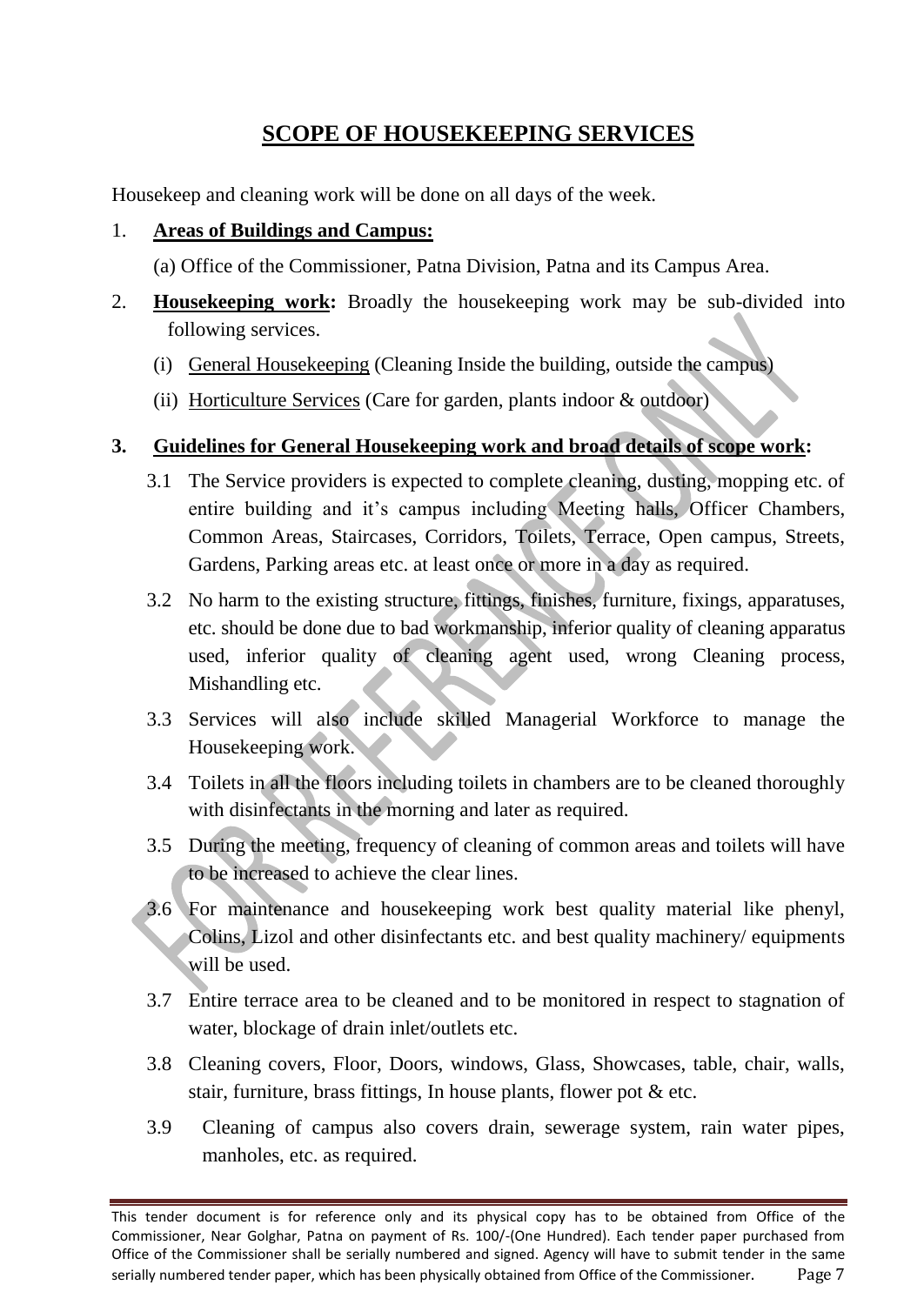- 3.10 Housekeeping staff should be trained for emergency operation like Fire, earthquake, etc. Such drill should be made for awareness and knowledge on monthly basis.
- 3.11 All the housekeeping staffs will be well and neatly dressed in specified uniforms as approved by Office of the Commissioner, Patna Division, Patna. No staff will be allowed to work without uniform.
- 3.12 Services like water supply, rain water drains, sewer systems, etc. will be required to be maintained. Topping up of the overhead water tanks daily/regularly, cleaning of overhead tanks quarterly, cleaning the rain water drains, sewer system and chambers at regular intervals.
- 3.13 Control of Rats/ Mosquitoes by spraying/fogging is required to be done on regular basis at least once in every month.
- 3.14 Naphthalene balls, air purifier, toilet rolls/ paper rolls and liquid soap are to be provided by the agency to ensure continuous availability of these materials in perquisite place/container.
- 3.15 Removal of beehives and cobwebs/honey webs from the office building and its premises.
- 3.16 Cleaning and sweeping of open area including balconies and roof tops, stairs with brooms.
- 3.17 Proper registers/records for the jobs carried out on daily, weekly, fortnightly and monthly basis will be maintained by the Agency.
- 3.18 Cleaning and dusting of entire furniture, partitions, wooden cabin walls, railings, doors, windows venetian blinds, racks, sofas, curtains, wall, mounted fans etc. with day/wet cloth, feather brush and duster.
- 3.19 Lifting carrying and disposing the dead bird's, animals, rats, insect's etc. if found in and around the office building.
- 3.20 Clearing of any choking's in the drainages, chambers etc
- 3.21 The bidder should possess or procure needful infrastructure, gadgets and other material required for smooth housekeeping services. No additional cost towards this will be borne by Office
- 3.22 Successful bidders will have to provide detailed plan of Action of all Staff/Supervisor along with police verification before agreement within 15 days (and after award of work). Failure to do so will be summarily lead to rejection of work award
- 3.23 There will not be extra payment for maintenance/housekeeping for any kind of

This tender document is for reference only and its physical copy has to be obtained from Office of the Commissioner, Near Golghar, Patna on payment of Rs. 100/-(One Hundred). Each tender paper purchased from Office of the Commissioner shall be serially numbered and signed. Agency will have to submit tender in the same serially numbered tender paper, which has been physically obtained from Office of the Commissioner. Page 8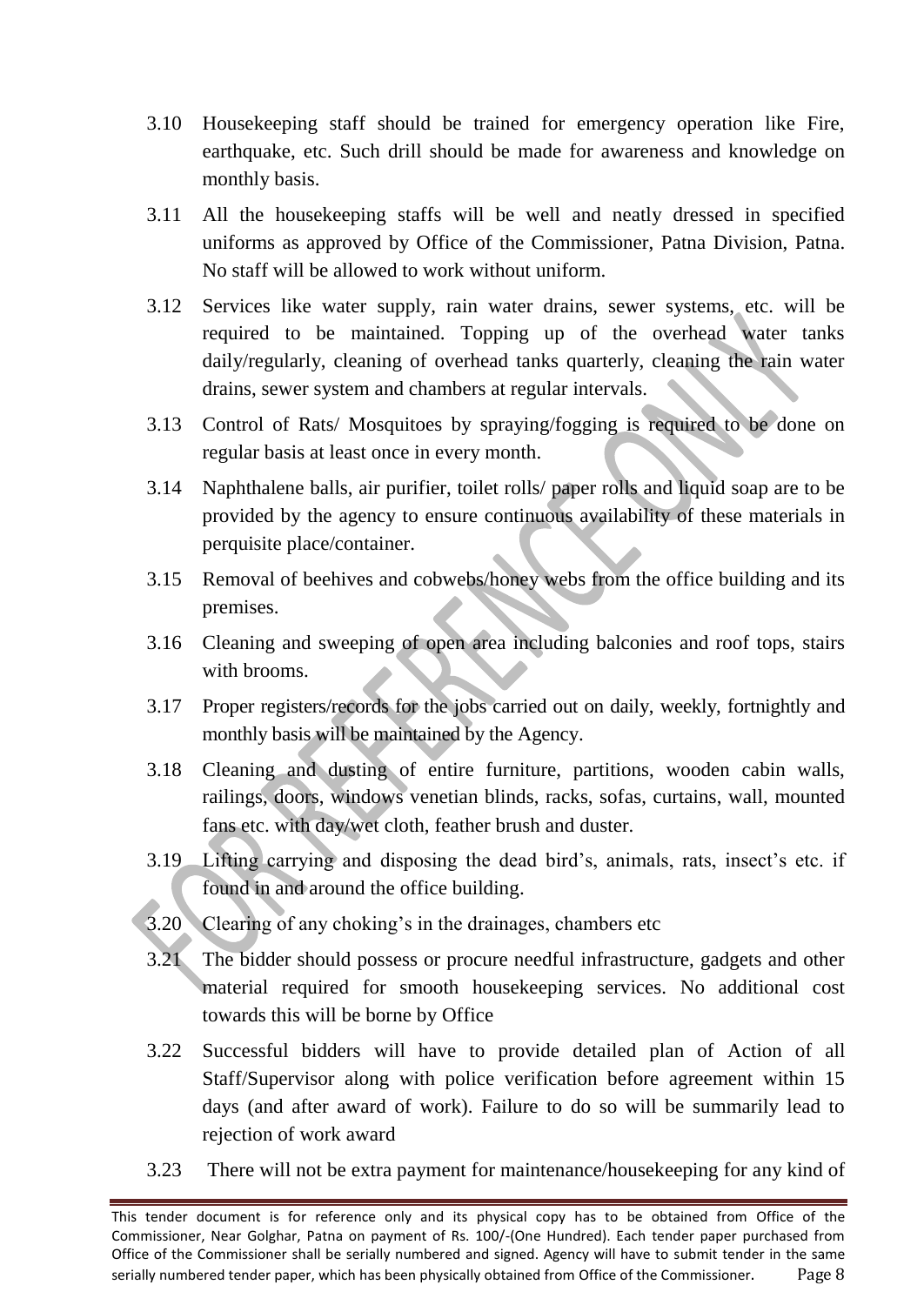functions organised in these buildings beyond office hours

- 3.24 The agency shall comply with the statutory provisions of Contract Labour (Regulation & Abolition) Act, 1970; Employees State Insurance Act 1948; Workman's Compensation Act, 1923; Payment of Wages Act, 1936; The Employees Provident Fund (and Miscellaneous Provisions) Act, 1952; Payment of Bonus Act, 1965; The Minimum Wages Act,1948 with all amendments
- 3.25 Bidder must employ adult and efficient labour only. Employment of child labour will lead to the termination of the Letter of Award. The successful bidder shall engage only such workers, whose antecedents have been thoroughly verified including character and other formalities
- 3.26 Compliance of all statutory laws/labour laws is to be made by the agency only and Office of the Commissioner, Patna Division, Patna has no obligation of the same.

## **4. Horticulture Services:**

- 1. Maintenance, manuring, seeding and Beautification of lawn and garden.
- 2. Watering the plants and flower pots.
- 3. Trimming & Maintenance of decorative of garden and lawn.
- 4. Improvement of ambiance/greenery in the campus.

## **5. Overall Management:**

The required number of general housekeeping staff has to be **at least 04 (four staff)** in numbers (including Gardener, Sweeper and other manpower). The bidders have to perform specified work out and it may increase/decrease the staff and must able to manage/arrange for adequate supervision to get best results. Bidders must visit the site/campus and must understand the nature and scope of work to be performed their technical bid.

The bidder must employ adult and skilled labour only. Employment of child labour will lead to the termination of the contract. The successful bidder shall engage only such workers, whose antecedents have been thoroughly verified including character and other formalities.

The bidder shall ensure that all the workforce deployed wear uniform as approved by Office while on duty.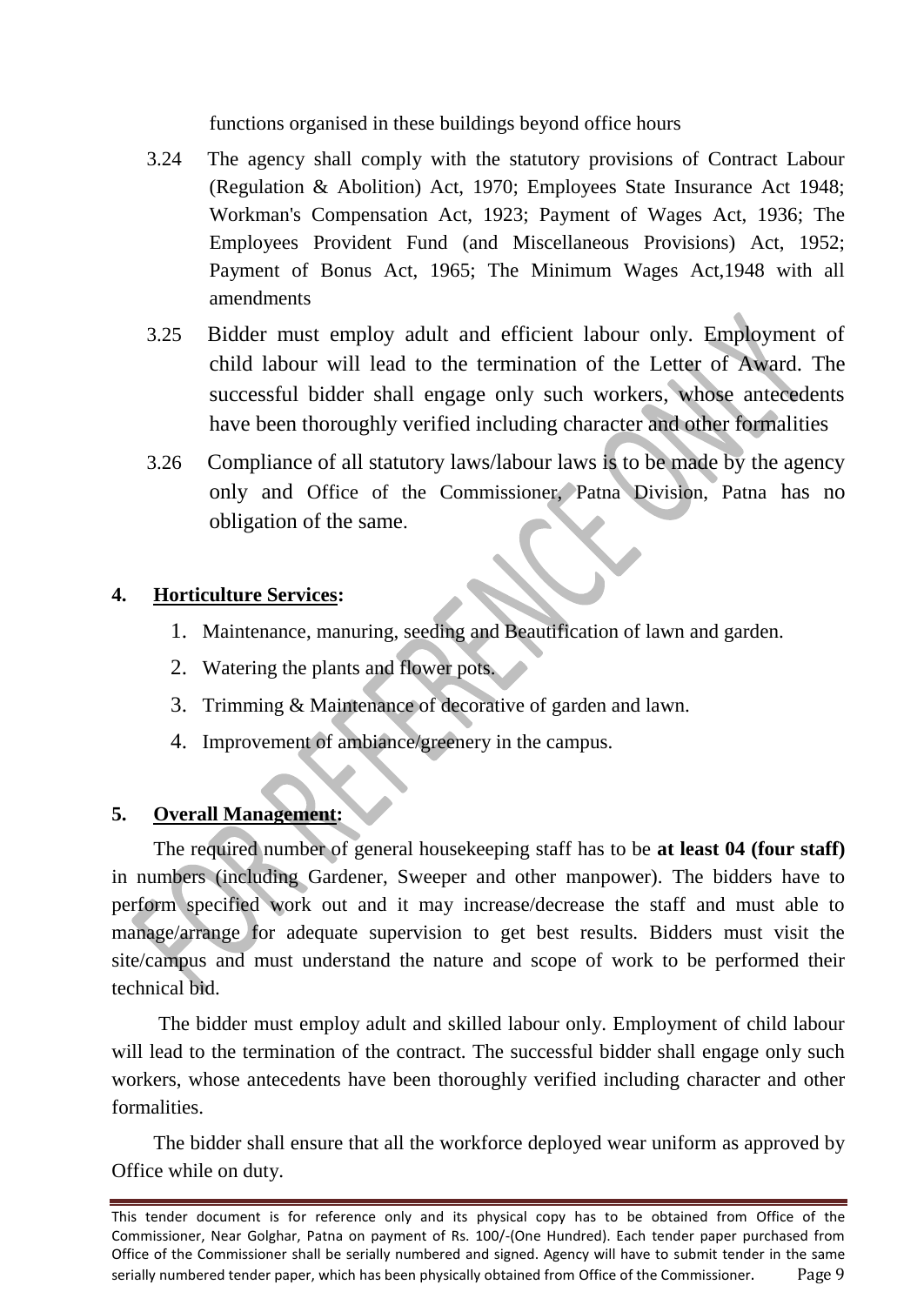#### **6. Evaluation of work Performed :-**

Office of the Commissioner, Patna Division, Patna on a regular basis would evaluate the performance of the Agency as laid down in the scope of work. Office of the Commissioner, Patna Division, Patna would make regular assessment of the performance of the agency for the work assigned and at its own discretion may make suitable and appropriate deductions in the monthly payment as per the laid down parameters/ scope of work of the work performed by the agency. If the work performed is found unsatisfactory, Office of the Commissioner, Patna Division, Patna may debar/blacklist the agency and can award the work at the L1 rate, to the agency having quoted the L2 rate. In case the next agency after having awarded the work, refuses to undertake work or performs unsatisfactorily, Office of the Commissioner, Patna Division, Patna would go in for the re-tender.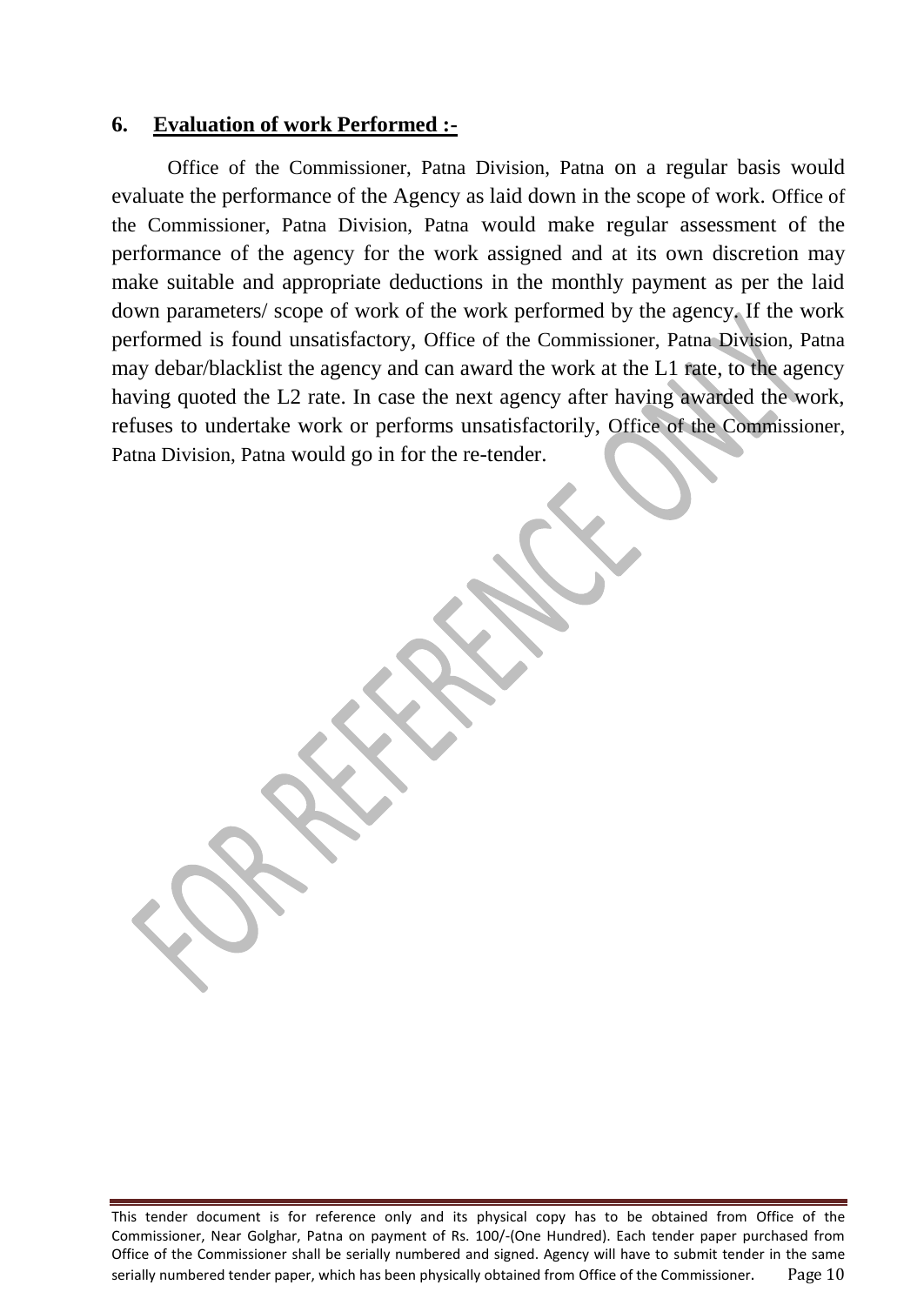## **7. Housekeeping : Frequency of cleaning of major items.**

### **A. Daily Jobs**

| Sl. No.        | <b>Work Details</b>                                                                                                        | <b>Remarks</b>                                       |
|----------------|----------------------------------------------------------------------------------------------------------------------------|------------------------------------------------------|
| $\mathbf{1}$   | Cleaning, Dusting, moping (Dry $\&$ wet) of Main,<br>Meeting Rooms, VIP waiting hall other room and all<br>interior parts. | Frequency may be<br>increased as per<br>requirement  |
| $\overline{2}$ | Cleaning of toilets with phenol, bathrooms, doormats,<br>emptying dustbins etc.                                            | Toilets to be cleaned Three<br>days and more as per. |
| 3              | Cleaning of campus, disposal of garbage etc.                                                                               | Daily                                                |
| $\overline{4}$ | Watering plants indoor & outdoor, garden etc.                                                                              | Daily                                                |
| 5              | Cleaning of corridors staircases and common area<br>with phenol in the morning and with plain water<br>continuously.       |                                                      |
| 6              | Collection of waste paper from rooms, waste paper,<br>baskets, lobbies and putting in bags at the specified<br>location.   |                                                      |
| 7              | To clean glass panes on doors, windows $\&$ partitions<br>with soap/cleaning agent.                                        |                                                      |
| 8              | Cleaning doors, furniture, glass door, carpet windows<br>etc.                                                              |                                                      |
| 9              | As directed by the Office.                                                                                                 |                                                      |

## **B. Weekly Jobs**

| Sl. No.                     | <b>Work Details</b>                                                                                              | <b>Remarks</b> |
|-----------------------------|------------------------------------------------------------------------------------------------------------------|----------------|
|                             | Cleaning curtains, blinds etc.                                                                                   |                |
| $\mathcal{D}_{\mathcal{L}}$ | Deep cleaning of toilets.                                                                                        |                |
| 3                           | Washing of common areas.                                                                                         |                |
| $\overline{4}$              | Maintenance of garden Area (Cutting, shaping, manuring, etc.)                                                    |                |
|                             | Cleaning of duct and shaft spaces, garbage and removal and<br>putting them in dustbin kept outside the building. |                |
| 6                           | Dusting of false ceiling etc. with soft broom and cloth.                                                         |                |
| 7                           | As directed by the Office.                                                                                       |                |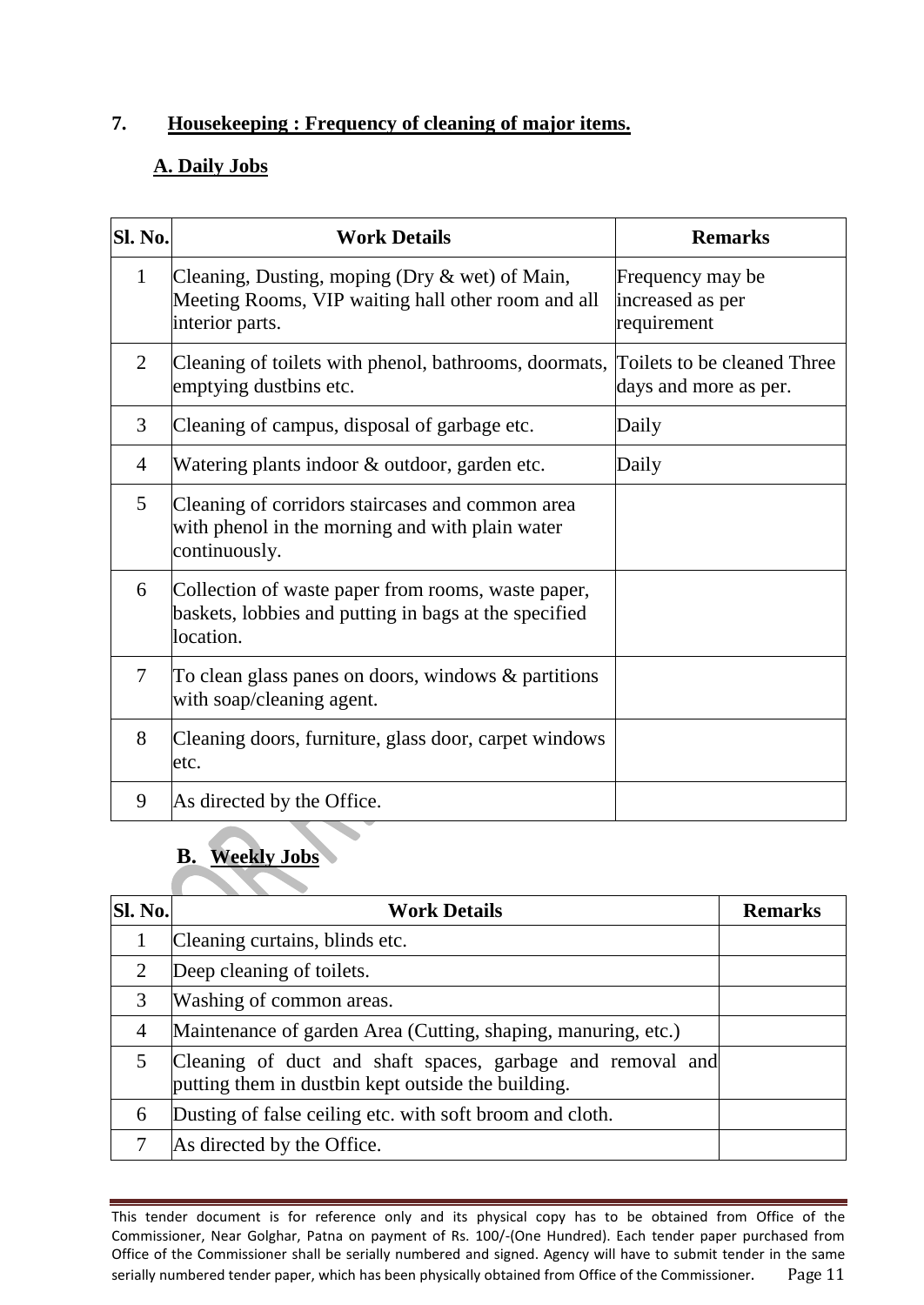#### A. **Monthly Jobs**

| SI.<br>No. | <b>Work Details</b>                                                                     | <b>Remarks</b> |
|------------|-----------------------------------------------------------------------------------------|----------------|
|            | Cleaning of manholes chambers, sewer etc.                                               |                |
|            | Cleaning terrace outer areas, rain water drains, open<br>drains etc.                    |                |
|            | Cleaning of chokage in sewer and pumping lines<br>within premises as and when required. |                |
|            | As directed by the Office.                                                              |                |

### B. **Quarterly Jobs**

| SI.<br>No. | <b>Work Details</b>                                  | <b>Remarks</b> |
|------------|------------------------------------------------------|----------------|
|            | Specialized cleaning of Carpet, wooden flooring etc. |                |
|            | Spot cleaning of walls etc.                          |                |
|            | As directed by the Office.                           |                |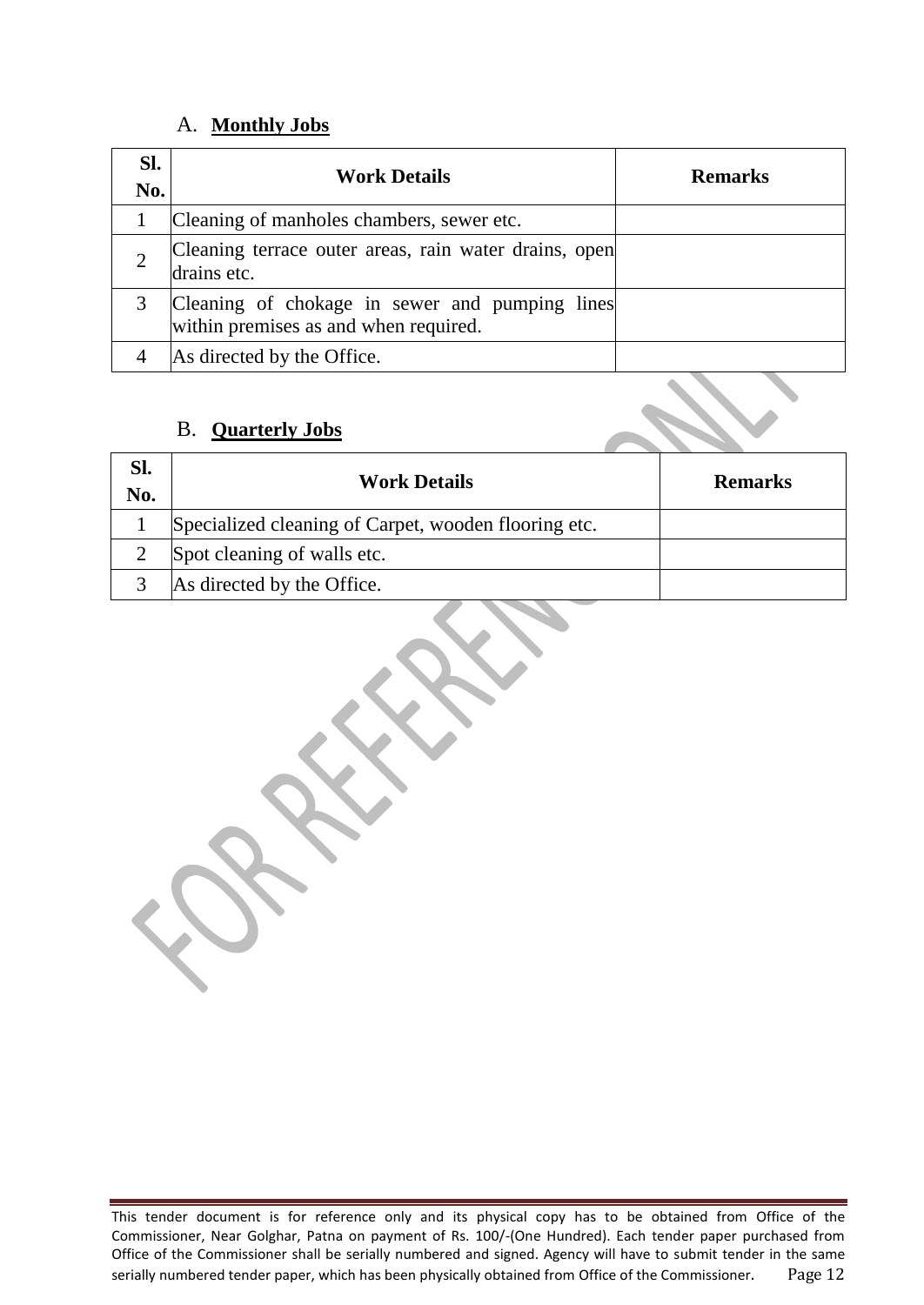# **TECHNICAL BID (Performa-I)**

## **"HOUSEKEEPING SERVICE AT OFFICE OF THE COMMISSIONER, PATNA DIVISION**

| 1. | Name of Tenderer              | $\bullet$<br>$\bullet$ |  |
|----|-------------------------------|------------------------|--|
| 2. | Full Address with             | $\bullet$              |  |
|    | Telephone/Mobile Nos.         |                        |  |
|    |                               |                        |  |
|    | (A) Head Office               | $\bullet$<br>$\bullet$ |  |
|    | (B) Branch/Local Office       | $\ddot{\cdot}$         |  |
| 3. | E-mail ID                     |                        |  |
| 4. | <b>Earnest Money Details:</b> | $\ddot{\cdot}$         |  |
|    | (Enclose Original             |                        |  |
|    | <b>Bank/Demand Draft)</b>     |                        |  |
|    | 1. Demand/Bank Draft No.      |                        |  |
|    |                               |                        |  |
|    | 2. Bank and Branch Name       |                        |  |
|    | 3. Amount                     |                        |  |

5. Details of Places where housekeeping services are being provided to Govt./PSUs or other major organizations (atleast 1 year experience).

| <b>Housekeeping</b><br>job carried<br>out during<br>the last 1<br><b>years</b> | <b>Name of</b><br><b>Organization</b> | <b>Nature</b><br>of Job | Area<br>covered | <b>Manpower</b><br>deployed | <b>Value</b> | <b>Experience</b><br>certificate/Order<br>etc. |
|--------------------------------------------------------------------------------|---------------------------------------|-------------------------|-----------------|-----------------------------|--------------|------------------------------------------------|
|                                                                                |                                       |                         |                 |                             |              |                                                |
|                                                                                |                                       |                         |                 |                             |              |                                                |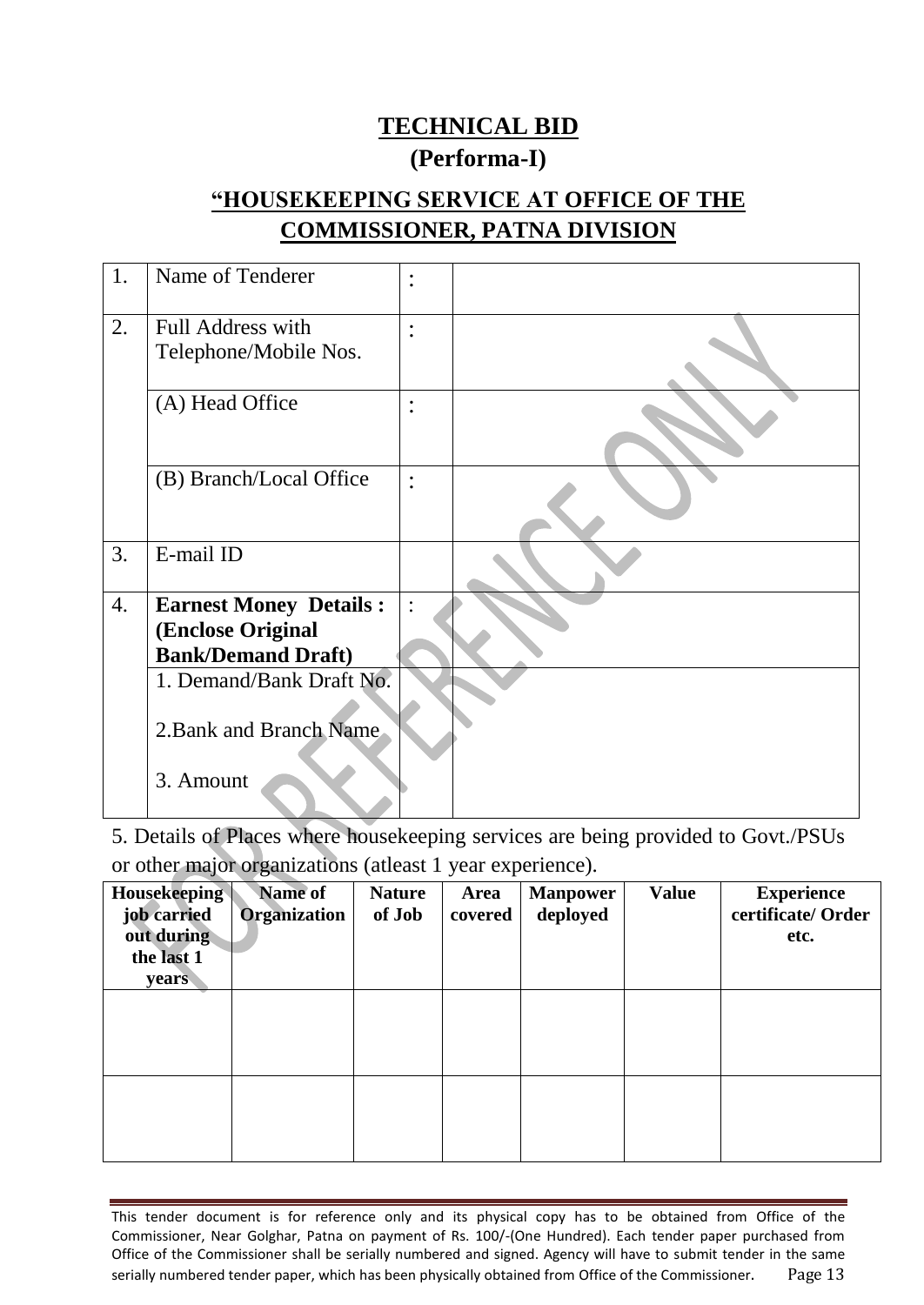| $\mathbf{b}$ | Company's turnover for the last three financial years<br>(2015-16, 2016-17 & 2017-18) (Attach details) |  |
|--------------|--------------------------------------------------------------------------------------------------------|--|
|              | PAN Card (Photocopy)                                                                                   |  |
|              | GST Reg. No.                                                                                           |  |

9. Any other relevant information related to housekeeping services, you would like to submit: (Enclose Extra sheet if required)

10**. Declaration: I/We declare that, the information given above is correct. In case it is found false/incorrect, at any stage, Office of the Commissioner, Patna Division, Patna may terminate the Letter of Award and/or take suitable action against me/us. I/We have read/gone through the terms, conditions, rules, guidelines etc. of the tender/housekeeping work, and agree to follow the same.**

Date: ………………. (Signature/s of the tenderer/Authorized person)

Place: …………… Full Name/s:

Designation:

Stamp:

(Please put Signature and name on every page of Bid Document and Enclosures.)